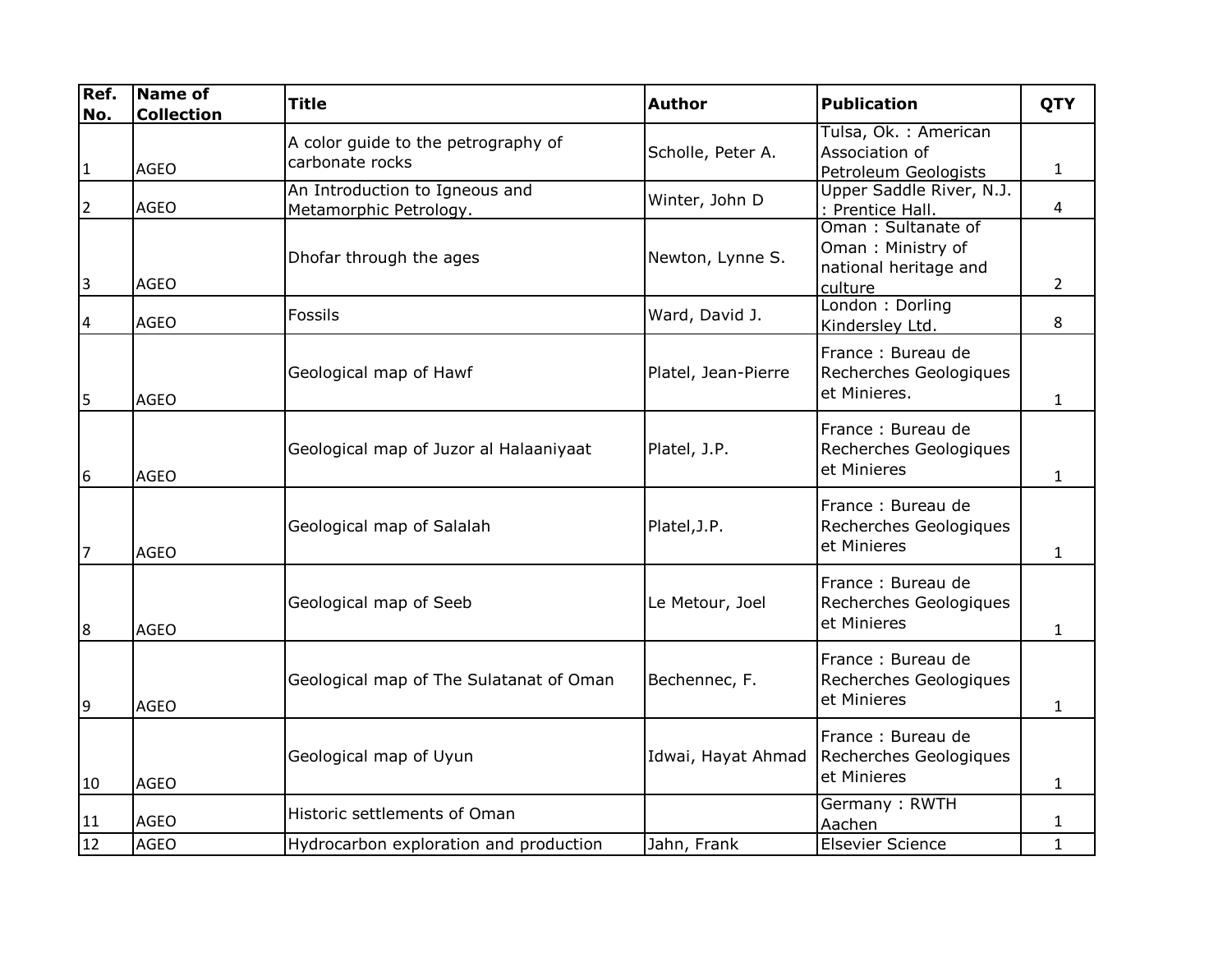|                 |             |                                              | Al Hadhrami, Noor          | Muscat, Oman: AGEO                                        |                |
|-----------------|-------------|----------------------------------------------|----------------------------|-----------------------------------------------------------|----------------|
|                 |             | Hydrochemistry of rainwater in Salalah       | Salim Said                 | German Univ. of                                           |                |
| 13              | <b>AGEO</b> |                                              |                            | Technology in Oman                                        | $\mathbf{1}$   |
| 14              | <b>AGEO</b> | Hydrogeology                                 | Hiscock, Kevin M.          | Hoboken NJ. : Wiley.                                      | $\mathbf{1}$   |
|                 |             |                                              | Al Salimi,                 | Muscat.: Mazon                                            |                |
|                 |             | Islamic art in Oman.                         | Abdulrahman                | Printing, Publishing &                                    |                |
| 15              | <b>AGEO</b> |                                              |                            | Advertising (LLC).                                        | $\mathbf{1}$   |
| 16              | <b>AGEO</b> | MATLAB® recipes for earth sciences.          | Trauth, Martin H.          | Berlin.: Springer.                                        | $\mathbf{1}$   |
|                 |             | Microfossils                                 | Armstrong, Howard          | Victoria, Australia :                                     |                |
| 17              | <b>AGEO</b> |                                              | Α.                         | Blackwell                                                 | $\mathbf{1}$   |
| 18              | <b>AGEO</b> | Mineral explorations                         | Haldar, Swapan             | Netherlands: Elsevier                                     | $\mathbf{1}$   |
|                 |             | Now & then Oman.                             | Nowell, John J.            | Lake City, FL: Zodiac                                     |                |
| 19              | AGEO        |                                              |                            | Pub.,                                                     | $\mathbf{1}$   |
|                 |             |                                              | Theodoropoulos,            | Doha, Qatar: Qatar                                        |                |
|                 |             | Oil, gas & petrochemicals                    | Theodore                   | Ministry of Economy                                       |                |
| 20              | <b>AGEO</b> |                                              |                            | and Commerce                                              | $\mathbf{1}$   |
|                 |             | Old Oman.                                    | Peyton, W.D.               | London.: Stacey                                           |                |
| 21              | <b>AGEO</b> |                                              |                            | International.                                            | $\overline{2}$ |
| $\overline{22}$ | <b>AGEO</b> | Oman, UAE & arabian penninsula.              | Walker, Jenny              | Lonely planet                                             | $\mathbf{1}$   |
| 23              | <b>AGEO</b> | Paleontology in ecology and conservation     | Louys, Julien              | Heidelberg: Springer                                      | $\mathbf{1}$   |
|                 |             | Petrophysical analysis and reservoir quality | Al Ojaili, Wafa Abdul      | Muscat, Oman: AGEO                                        |                |
|                 |             | evaluation of Narimba formation in Bass      | Qader                      | German Univ. of                                           |                |
| 24              | <b>AGEO</b> | Basin, Australia                             |                            | Technology in Oman                                        | $\mathbf{1}$   |
| 25              | <b>AGEO</b> | Principles of igneous and metamorphic        | Winter, John D             | New Jersey : Pearson                                      | $\overline{3}$ |
|                 |             | petrology                                    |                            |                                                           |                |
|                 |             | Stable isotope geochemistry                  | Hoefs, Jochen              | Switzerland.: Springer<br><b>International Publishing</b> |                |
| 26              | <b>AGEO</b> |                                              |                            | AG.                                                       | $\mathbf{1}$   |
|                 |             |                                              |                            | Muscat, Oman: AGEO                                        |                |
|                 |             | Structural analysis of the plate sector of   | Al Riyami, Ghadeer         | German Univ. of                                           |                |
| 27              | AGEO        | Saih Hatat Dome Wadi Al Lahlu (NE Oman)      |                            | Technology in Oman                                        | $\mathbf{1}$   |
|                 |             |                                              |                            | Oman: Sultanate of                                        |                |
|                 |             |                                              |                            | Oman: Ministry of                                         |                |
|                 |             | Taming the great Desert                      | Giraud, Jessica            | national heritage and                                     |                |
| 28              | <b>AGEO</b> |                                              |                            | culture                                                   | $\mathbf{1}$   |
|                 |             |                                              |                            | Muscat, Oman: AGEO                                        |                |
|                 |             | Tectonostratigraphic analysis of the         | Al Balushi, Nawar<br>Najim | German Univ. of                                           |                |
| 29              | <b>AGEO</b> | metamorphic sole along Wadi Buwah            |                            | Technology in Oman                                        | 1              |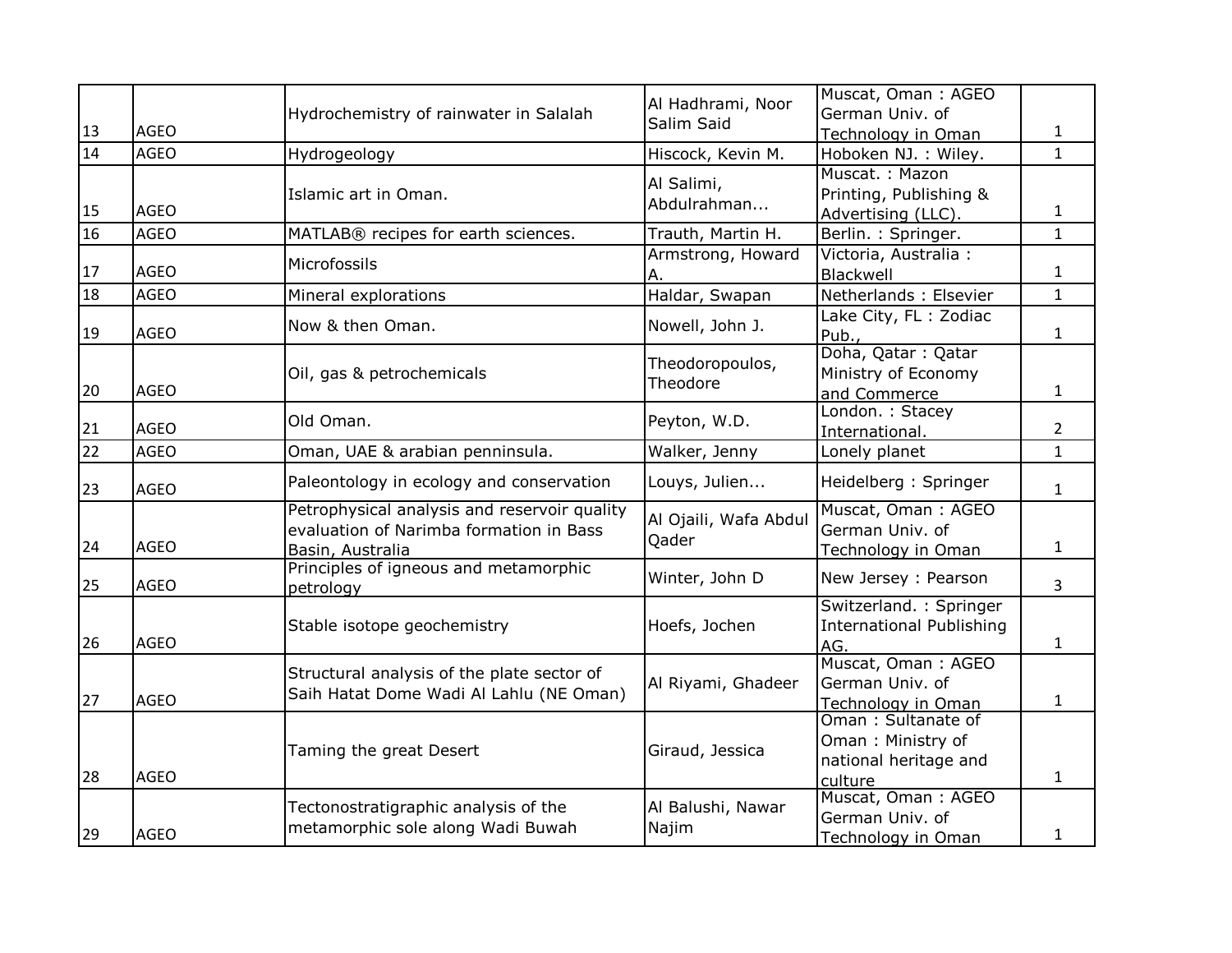| 30 | <b>AGEO</b>             | The Rough guide to Oman                                                    | Thomas, Gavin             | [London]: Rough guides                                                   | $\mathbf{1}$   |
|----|-------------------------|----------------------------------------------------------------------------|---------------------------|--------------------------------------------------------------------------|----------------|
| 31 | <b>AGEO</b>             | Towards a sustainable water future                                         | Bard, Atef                | London: ICE Publishing                                                   | $\overline{2}$ |
| 32 | <b>AGEO</b>             | Water resources in the Sultanate of Oman                                   |                           | Oman: Ministry of<br><b>Regional Municipalities</b><br>& Water Resources | 1              |
| 33 | <b>BENG</b>             | Chemical thermodynamics.                                                   | Rankin, W J.              | Florida.: CRC Press.                                                     | $\mathbf{1}$   |
| 34 | <b>BENG</b>             | Design of thermal energy systems                                           | Majumdar, Pradip          | USA.: Wiley.                                                             | $\mathbf{1}$   |
| 35 | <b>BENG</b>             | Fundamentals of engineering heat and mass<br>transfer.                     | Sachdeva, R C.            | New Delhi. : New age<br>international.                                   | $\mathbf{1}$   |
| 36 | <b>BENG</b>             | Integrated solid waste management                                          | Tchobanoglous             | New York: McGraw-Hill                                                    | 3              |
| 37 | <b>BENG</b>             | Machine learning refined                                                   | Watt, Jeremy              | UK.: Cambridge<br><b>University Press</b>                                | $\mathbf{1}$   |
| 38 | <b>BENG</b>             | Machine learning, image processing,<br>network security and data sciences. | Bhattacharjee, Arup       | Singapore: Springer.                                                     | $\mathbf{1}$   |
| 39 | <b>Business</b>         | Entrepreneurship and small business                                        | Schaper, Michael          | Australia : John Wiley<br>and Sons                                       | 26             |
| 40 | <b>Business</b>         | Human resource management                                                  | Lussier, Robert N.        | Los Angeles: Sage                                                        | 45             |
| 41 | <b>Business</b>         | The complete guide to outsourcing.                                         | Wallace, Jack             | USA.: Murphy and<br>Moore                                                | $\mathbf{1}$   |
| 42 | <b>Computer Science</b> | Advance core python programming                                            | Kohli, Meenu              | New Delhi, India: BPB                                                    | $\mathbf{1}$   |
| 43 | <b>Computer Science</b> | Agents and artificial intelligence                                         | Rocha, Ana Paula          | Malta.: Springer                                                         | $\mathbf{1}$   |
| 44 | <b>Computer Science</b> | Artificial Intelligence and Machine Learning                               | Baratchi, Mitra           | The Netherlands.:<br>Springer                                            | $\mathbf{1}$   |
| 45 | <b>Computer Science</b> | Artificial intelligence applications and<br>innovations                    | Maglogiannis, Ilias       | Greece.: Springer                                                        | $\mathbf{1}$   |
| 46 | <b>Computer Science</b> | Artificial intelligence in education.                                      | Bittencourt, Ig Ibert     | Switzerland: Springer                                                    | $\mathbf{1}$   |
| 47 | <b>Computer Science</b> | Basic core Python programming                                              | Kohli, Meenu              | New Delhi, India: BPB                                                    | $\mathbf{1}$   |
| 48 | <b>Computer Science</b> | Building the web of things.                                                | Guinard, Dominique<br>D.  | New Delhi.: Dreamtech<br>Press.                                          | $\mathbf{1}$   |
| 49 | <b>Computer Science</b> | Chemical process modelling and computer<br>simulation.                     | Jana, Amiya K.            | New Delhi.: PHI<br>learning private limited.                             | $\mathbf{1}$   |
| 50 | <b>Computer Science</b> | Cloud computing and beyond.                                                | Dubey, Sanjiva<br>Shankar | India.: Dreamtech<br>Press.                                              | 1              |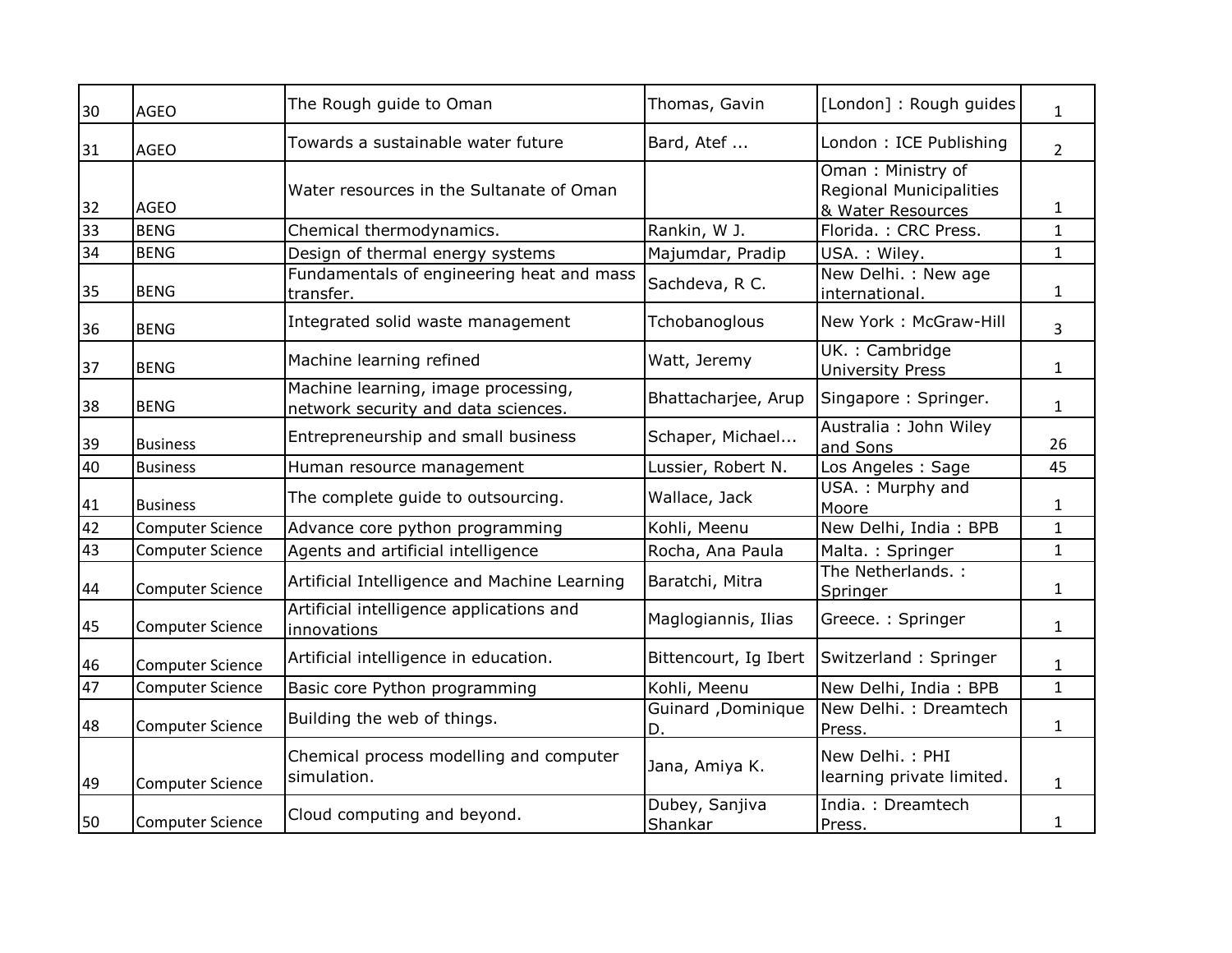| 51 | <b>Computer Science</b> | Cryptography and network security.            | Chaudhary, Vikas        | Nwe Delhi.: S.K.<br>Kataria & Sons.                                         | $\mathbf{1}$   |
|----|-------------------------|-----------------------------------------------|-------------------------|-----------------------------------------------------------------------------|----------------|
| 52 | <b>Computer Science</b> | Decoding JavaScript                           | Shah, Rushabh<br>Mulraj | India.: BPB.                                                                | $\mathbf{1}$   |
| 53 | <b>Computer Science</b> | Distributed algorithms                        | Fokkink, Wan            | India.: Asoke k. Ghosen                                                     | $\mathbf{1}$   |
| 54 | <b>Computer Science</b> | Essentials of deep learning and ai.           | Soppin, Shashidhar      | India.: BPB                                                                 | $\mathbf{1}$   |
| 55 | Computer Science        | Fundamentals of artificial intelligence       | Chowdhary, R. K         | India.: Springer Nature.                                                    | $\mathbf{1}$   |
| 56 | <b>Computer Science</b> | Multilevel security for relational databases. | Faragallah, Osama<br>S. | Florida.: CRC Press.                                                        | $\mathbf{1}$   |
| 57 | Computer Science        | Neural Network for Beginners                  | Klaas, Sebastian        | India.: BPB                                                                 | $\mathbf{1}$   |
| 58 | <b>Computer Science</b> | Operating systems                             | Chopra, Rajiv           | New Delhi, India: S<br>Chand                                                | $\mathbf{1}$   |
| 59 | <b>Computer Science</b> | Probability and statistics for data science.  | Matloff, Norman         | Boca Raton. Florida. :<br>CRC Press, Taylor &<br>Francis Group.             | $\mathbf{1}$   |
| 60 | <b>Computer Science</b> | Software Engineering with UML.                | Unhelkar, Bhuvan        | Florida.: CRC Press.                                                        | $\mathbf{1}$   |
| 61 | <b>Computer Science</b> | Targeted learning in data science.            | Van der Laan, Mark      | Switzerland.: Springer.                                                     | $\mathbf{1}$   |
| 62 | <b>Computer Science</b> | The ai dilemma                                | Gordon, Cindy           | India.: Manish Jain                                                         | $\mathbf{1}$   |
| 63 | Gen. Interest           | 200 healthy Chinese recipes.                  | Vijayakar, Sunil        | London.: Hamlyn.                                                            | $\mathbf{1}$   |
| 64 | Gen. Interest           | 200 light chicken dishes                      | Bache, Pauline          | London.: Hamlyn.                                                            | $\mathbf{1}$   |
| 65 | Gen. Interest           | 200 ten-minute meals.                         | Smart, Denise           | London.: Hamlyn.                                                            | $\mathbf{1}$   |
| 66 | Gen. Interest           | A Brief history of Japan                      |                         |                                                                             | $\mathbf{1}$   |
| 67 | Gen. Interest           | A Handbook of spiritual medicine              | Daud, Ibn               | Leicester, UK: Ibn<br>Daud Books                                            | $\mathbf{1}$   |
| 68 | Gen. Interest           | An atlas of imagination.                      | Galofaro, Luca          | Korea.: Damdi.                                                              | $\mathbf{1}$   |
| 69 | Gen. Interest           | How to talk so little kids will listen.       | Faber, Joanna           | New York. : Scribner.                                                       | $\mathbf{1}$   |
| 70 | Gen. Interest           | Magan, the land of copper                     | Giardino, Claudio       | Oman: Sultanate of<br>Oman: Ministry of<br>national heritage and<br>culture | $\mathbf{1}$   |
| 71 | Gen. Interest           | Middle East                                   |                         | Beirut, Lebanon :<br>Universal Pub                                          | $\mathbf{1}$   |
| 72 | Gen. Interest           | Pasta                                         |                         | United Kingdom. :<br>Parragon Books.                                        | 1              |
| 73 | Gen. Interest           | Photos and memories                           |                         | مطابع النهضه                                                                | $\overline{2}$ |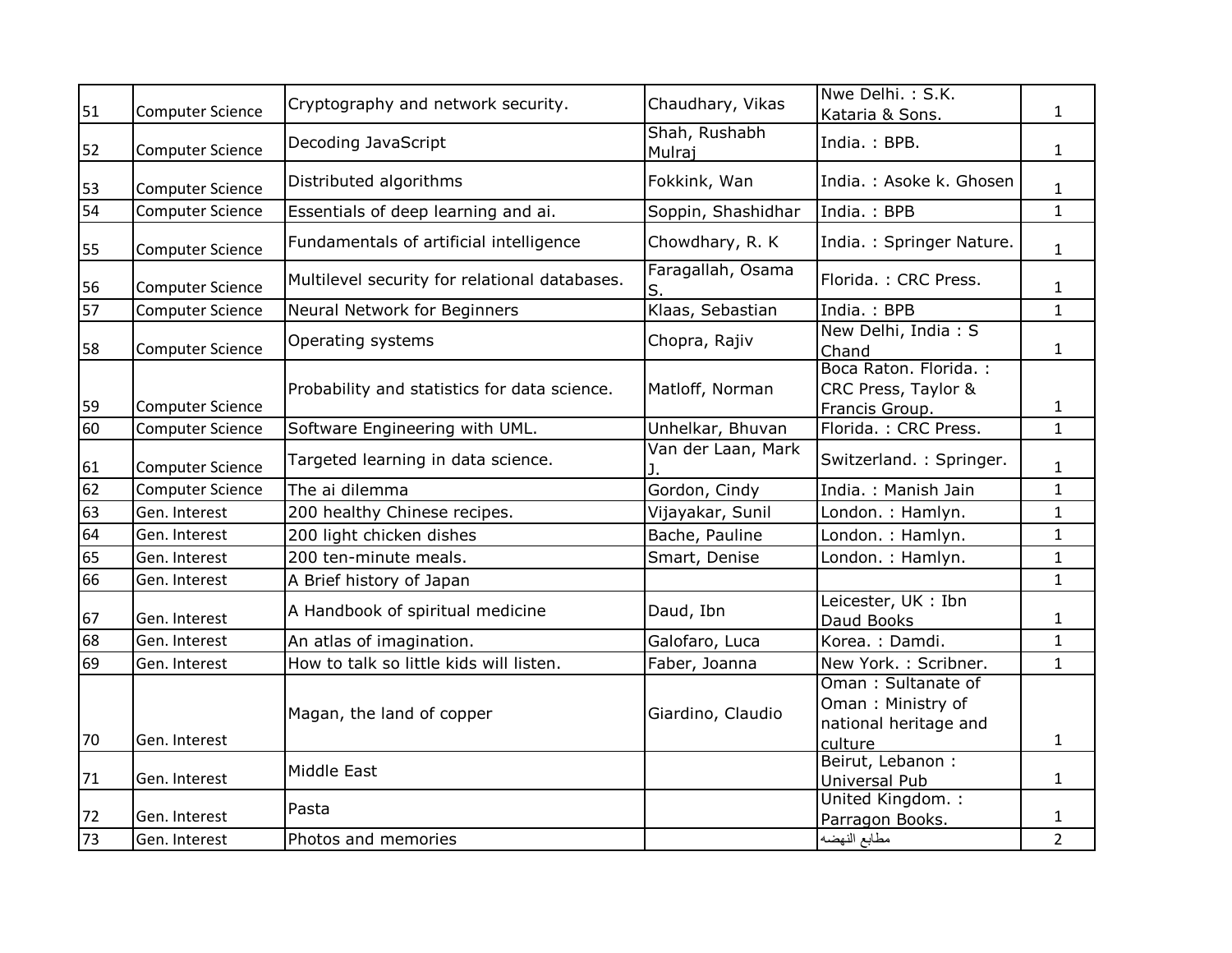| 74 | Gen. Interest | The rise of a nation                                                                                      | Ahmad, Abdul Hamid        | Dubai, U.A.E. : Al-Nisr<br>Publishing           | $\mathbf{1}$   |
|----|---------------|-----------------------------------------------------------------------------------------------------------|---------------------------|-------------------------------------------------|----------------|
| 75 | Gen. Interest | Three views of Oman: Wilfred Thesiger,<br>Charles Butt, Edward Grazda: society and<br>religion 1945-2006. |                           | New York: Broadway<br>Publications,             | $\overline{2}$ |
| 76 | GUBridge      | Aim high workbook                                                                                         |                           |                                                 | $\mathbf{1}$   |
| 77 | GUBridge      | <b>Barron's IELTS</b>                                                                                     | Lougheed, Lin             | New York: Kaplan                                | 30             |
| 78 | GUBridge      | Cambridge english vocabulary for Ielts                                                                    | Cullen, Pauline           | Cambridge: Cambridge<br>Univ. Press             | $\mathbf{1}$   |
| 79 | GUBridge      | Cambridge IELTS trainer general training                                                                  |                           | Cambridge: Cambridge<br><b>University Press</b> | $\overline{2}$ |
| 80 | GUBridge      | Cobuild key words for IELTS                                                                               |                           | London: HarperCollins                           | $\mathbf{1}$   |
| 81 | GUBridge      | <b>Dubliners</b>                                                                                          | James Joyce 1882-<br>1941 | Lebanon. : York Press                           | $\mathbf{1}$   |
| 82 | GUBridge      | IELTS academic writing                                                                                    |                           | Cambridge: Cambridge<br><b>University Press</b> | $\mathbf{1}$   |
| 83 | GUBridge      | IELTS general training study guide 2021-<br>2022                                                          |                           | Trivium Test Prep :<br>[Houston, Texas]         | $\overline{2}$ |
| 84 | GUBridge      | IELTS vocabulary masterclass 8.5                                                                          | Roche, Marc               | USA: ICG Testing                                | $\overline{2}$ |
| 85 | GUBridge      | Ielts writing task 2 corrections                                                                          | Chuong, Johnny            | USA: Amazon                                     | $\overline{2}$ |
| 86 | GUBridge      | Lord Jim                                                                                                  | Conrad, Joseph            | Lebanon. : York Press.                          | $\mathbf{1}$   |
| 87 | GUBridge      | Othello                                                                                                   | Shakespeare,<br>William   | Oxford.: Oxford<br>University Press.            | $\mathbf{1}$   |
| 88 | GUBridge      | Pygmalion                                                                                                 | Shaw, George B.           | Lebanon .: York Press.                          | $\mathbf{1}$   |
| 89 | GUBridge      | Python                                                                                                    | Miller, Bradley N.        | Burlington, MA: Jones<br>et Bartlett Learning   | $\mathbf{1}$   |
| 90 | GUBridge      | The Complete Guide to IELTS                                                                               | Rogers, Bruce             | United Kingdom:<br>Cengage Learning             | 80             |
| 91 | GUBridge      | The Nine Tailors.                                                                                         | Sayers, Dorothy L.        | San Diego. : Harcourt<br>Brace Jovanovich Pub.  | 1              |
| 92 | Mathematics   | Math dictionary                                                                                           |                           |                                                 | $\mathbf{1}$   |
| 93 | Mathematics   | Schools and data                                                                                          | Creighton, Theodore<br>B. | California. : Corwin<br>Press.                  | $\mathbf{1}$   |